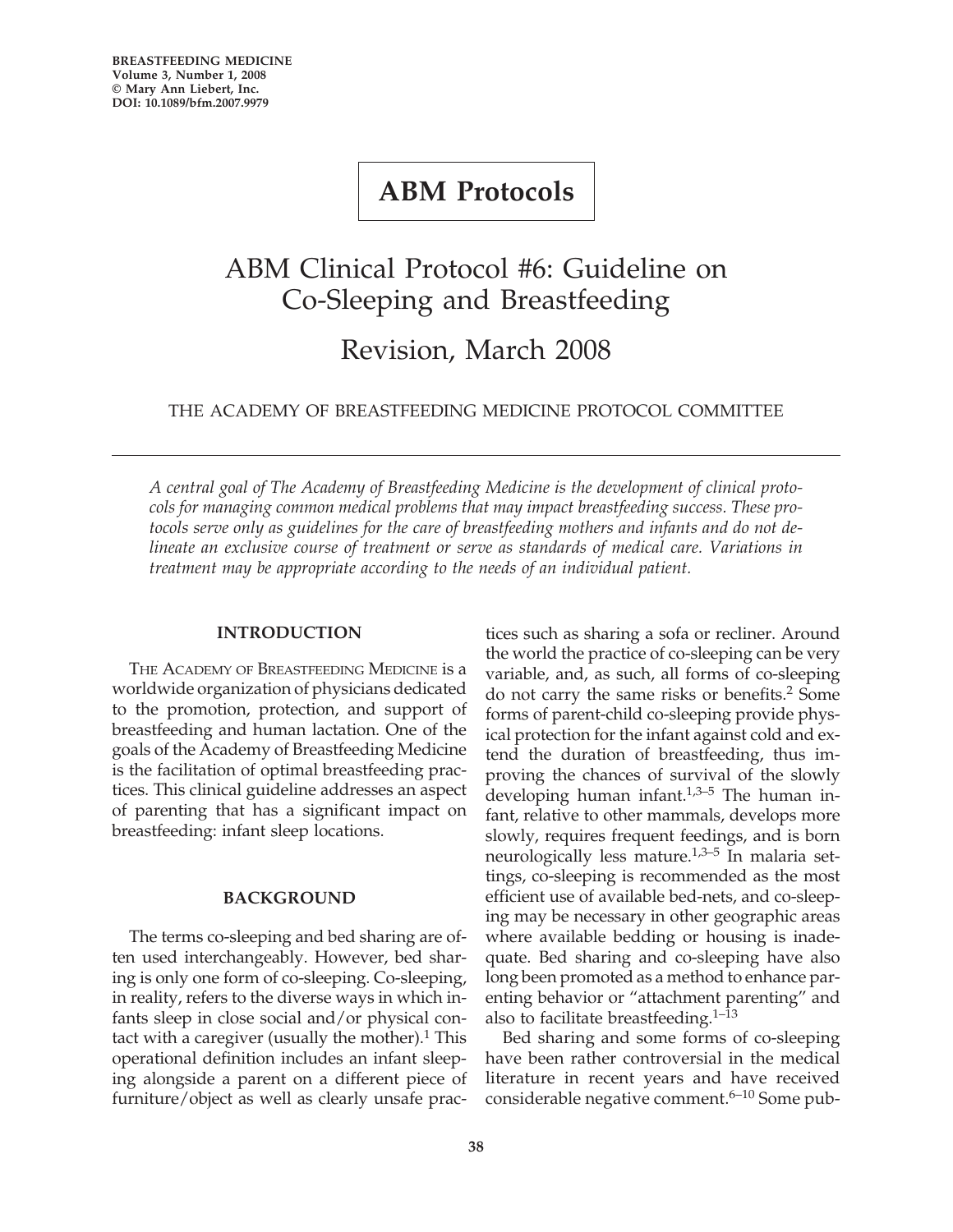lic health authorities have discouraged all parents from bed sharing.<sup>11,12</sup>

## **BED SHARING AND INFANT MORTALITY**

The concerns regarding the bed sharing and increased infant mortality have been centered around mechanical suffocation (asphyxiation) and sudden infant death syndrome (SIDS) risks.

#### *Asphyxiation risk*

Several studies using *unverified death certificate* diagnoses concluded that a significant number of infants were asphyxiated as they slept in unsafe sleep environments caused by either accidental entrapment in the sleep surface or overlying by a sleeping adult or older child.<sup>6–10</sup> The U.S. Consumer Product Safety Commission (USCPSC), using data from some of these studies, has made recommendations against the use of all types and forms of cosleeping and advised parents against sleeping with their infants under any circumstances. The USCPSC is concerned about the absence of infant safety standards for adult beds and the hazards that may result from an infant sleeping in an unsafe environment. $11$  All of these studies lack data on the state of intoxication of the co-sleeping adult (drugs or alcohol) and fail to consider the sleep position of the baby at time of death, even though prone sleep position appears to be one of the most significant risk factors for SIDS. The Commission also groups all bed sharing into one category, not separating known unsafe sleep environments such as sofas and couches, waterbeds, and upholstered chairs from other, safer sleep surfaces. In these studies, there is no assurance of the quality of the data collection, no consistency in the criteria employed in using the term "overlay," and no validation of the conclusions. Bias by medical examiners and coroners may lead them to classify infant deaths that occur in an adult bed, couch, or chair in the presence of an adult as a rollover death even where there is no evidence that an actual overlay occurred. This is especially a problem in the absence of a

death scene examination and detailed interviews of those present at the time of death. There is no autopsy method to differentiate between death caused by SIDS versus death from accidental or intentional causes such as infant homicide by pillow smothering. Thus, infant deaths that occur in a crib are usually designated as SIDS, whereas deaths in a couch or adult bed are usually labeled as smothering. Further complicating analyses of infant deaths is the diversity of bed-sharing behaviors among different populations and even within the same families (i.e., bed sharing during the day vs. at night or when a baby is ill vs. when a baby is well), suggesting different levels of risk. A home visit study of families considered to be at high risk for SIDS because of socioeconomic status found that those bed sharing were more likely to place infants in the prone position and to use softer bed surfaces.14 Similarly, a population-based retrospective review found that "Bed-sharing subjects who breastfed had a risk profile distinct from those who were not breastfed cases. Risk and situational profiles can be used to identify families in greater need of early guidance and to prepare educational content to promote safe sleep."<sup>15</sup>

#### *SIDS prevention and risk*

Several epidemiological studies and a metaanalysis have found a significant association between breastfeeding and a lowered SIDS risk, especially when breastfeeding was the exclusive form of feeding during the first 4 months of life.<sup>16,17</sup>

However, there is insufficient evidence at this time to show a causal link between breastfeeding and the prevention of SIDS. Several studies have consistently demonstrated an increased risk of SIDS when infants bed share with mothers who smoke cigarettes. $2.18-24$  Exposure to cigarette smoke as a fetus and in infancy appears to contribute to this risk and is independent of other known risk factors, including social class. This has led to the recommendation, which is well supported in the medical literature, that infants not bed share with parents who smoke. A large meta-analysis, after review of over 40 studies, concluded that, "Evidence consistently suggests that there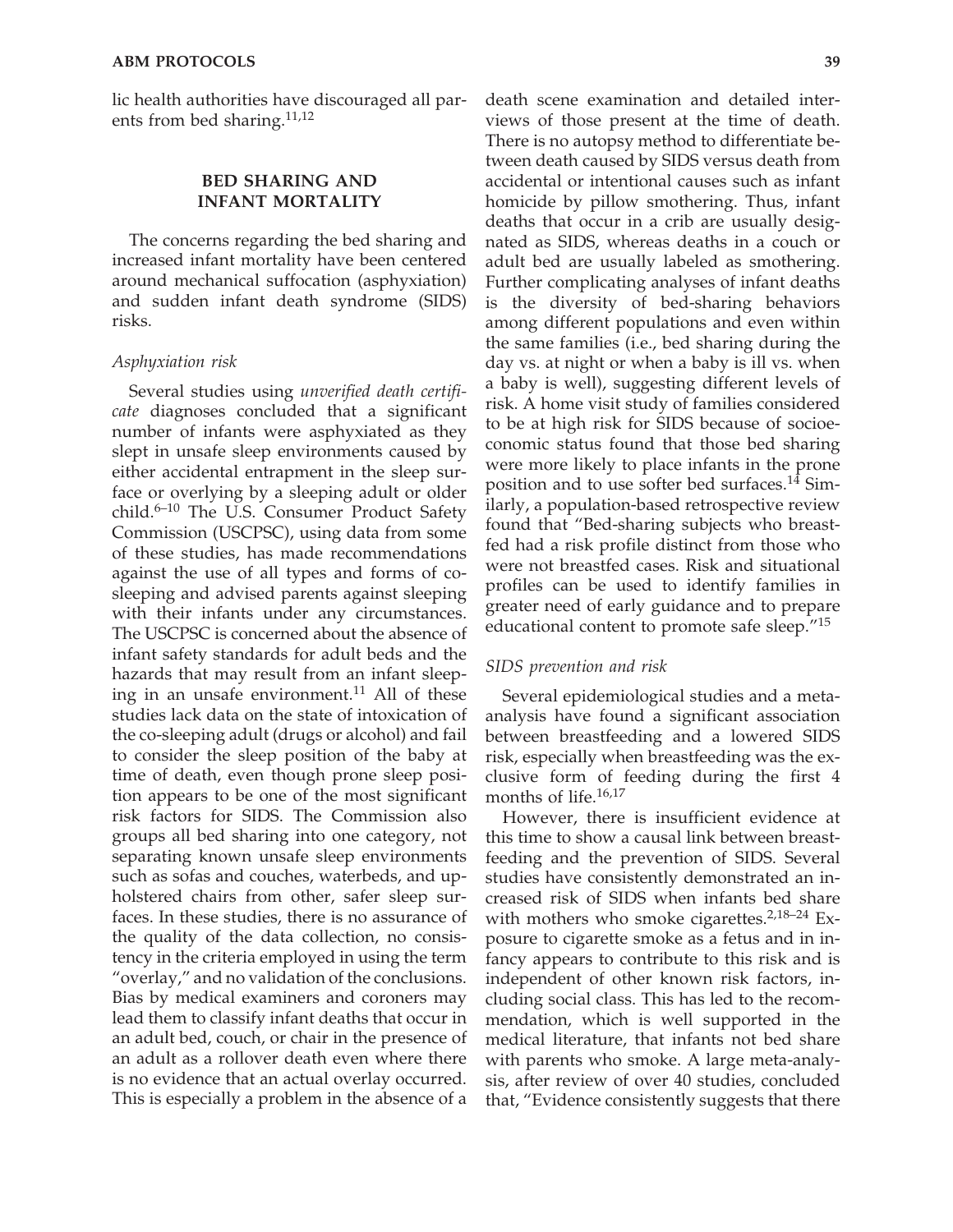may be an association between bed sharing and sudden infant death syndrome (SIDS) among smokers (however defined), but the evidence is not as consistent among nonsmokers. This does not mean that no association between bed sharing and SIDS exists among nonsmokers, but that existing data do not convincingly establish such an association."25

#### **ETHNIC DIVERSITY**

The rates of SIDS deaths are low in Asian cultures in which co-sleeping is common. However, some argue that co-sleeping in these cultures is different from the bed sharing that occurs in the United States. As Blair and colleagues note in their study, "A baby sleeping at arm's length from the mother on a firm surface, as is often the case in Hong Kong, or a Pacific Island baby sleeping *on* the bed rather than *in* the bed is in a different environment from a baby sleeping in direct contact with the mother on a soft mattress and covered by a thick duvet."<sup>2</sup> Similarly, even within the United States there seems to be variation in bed-sharing practices based on ethnicity and race. A large, prospective study using multivariate analysis of bed sharing found that race or ethnicity appears to have the strongest association with bed sharing at all follow-up periods, with black, Asian, and Hispanic mothers four to six times more likely to bed share than white mothers.<sup>26</sup>

In a study in Alaska, where there is a high rate of co-sleeping among Alaskan Native people, researchers found that almost all SIDS deaths associated with parental bed sharing occurred in conjunction with a history of parental drug use and occasionally in association with prone sleep position or sleeping on surfaces such as couches or waterbeds. $27$  A study using the PRAMS (Pregnancy Risk Assessment Monitoring System) data set in Oregon found that "The women most likely to bed share are nonwhite, single, breastfeeding and low-income. Non-economic factors are also important, particularly among blacks and Hispanics. Campaigns to decrease bed sharing by providing cribs may have limited effectiveness if mothers are bed sharing because of cultural norms."27

#### **40 ABM PROTOCOLS**

#### **CONTROLLED LABORATORY STUDIES**

McKenna and colleagues have studied bed sharing in the greatest scientific detail in a laboratory setting and have found that infants who shared a bed with the mother had more sleep arousals and spent less time in Stage 3 and 4 sleep. This may be protective against SIDS since deep sleep and infrequent arousals have been considered as possible risk factors for SIDS.3,28,29

A similar study that was conducted in the natural physical environment of home instead of a sleep lab "compared the 2 different sleep practices of bed sharing and cot sleeping quantifying factors that have been identified as potential risks or benefits. Overnight video and physiologic data of bed-share infants and cot-sleep infants were recorded in the infants' own homes."<sup>30</sup> This study concluded that "Bed-share infants without known risk factors for sudden infant death syndrome (SIDS) experience increased maternal touching and looking, increased breastfeeding, and faster and more frequent maternal responses."30 This increased interaction between mothers and babies may be protective.

#### **PARENTAL FACTORS**

The contribution of other parental factors to the risk of bed sharing is unclear. Blair and colleagues found in a multivariate analysis that maternal alcohol consumption of more than two drinks (one drink  $= 12$  oz beer, 5 oz wine, or 1.5 oz distilled alcohol) and parental tiredness were associated with sudden infant death.<sup>2</sup> A study in New Zealand, however, did not show a clear link with alcohol consumption.<sup>21</sup> The role of obesity was examined in one study of SIDS cases. They found the mean pre-gravid weights of bed-sharing mothers to be greater than those of non–bed-sharing mothers.<sup>7</sup>

If overlying is thought to be the mechanism of infant suffocation, it would seem plausible that the psychological and physical states of those sharing the bed with an infant could be of importance.

Room sharing with parents (infants sharing the same room as their parents as opposed to being in a separate room) appears to be protective against SIDS.<sup>2,31,32</sup>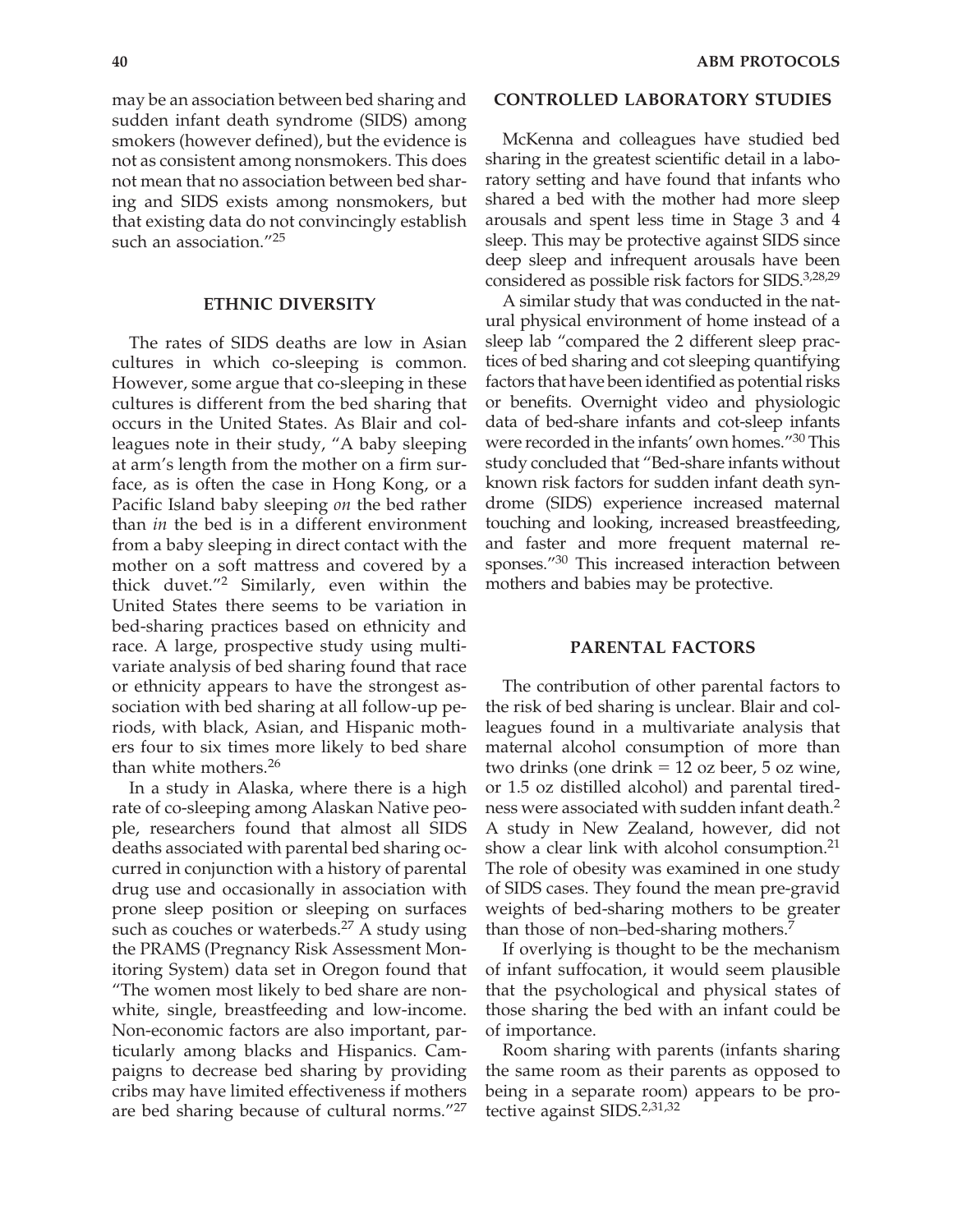## **INFANT FACTORS**

There is some evidence that bed sharing with younger babies  $< 8-14$  weeks may increase the risk of SIDS.2,31,32

#### **BREASTFEEDING AND BED SHARING**

Research continues to show the strong relationship between breastfeeding and bed sharing/co-sleeping. A study of bed sharing and breastfeeding in the United States found that infants who routinely shared a bed with their mothers breastfed approximately three times longer during the night than infants who routinely slept separately. There was a twofold increase in the number of breastfeeding episodes, and the episodes were 39% longer.<sup>33</sup> Proximity to and sensory contact with the mother during sleep facilitates prompt responses to signs of the infant's readiness to breastfeed and provides psychological comfort and reassurance to the dependent infant as well as the parents. A large prospective study of more than 10,000 infants in the United State found that up to 22% of 1-month-old infants were bed sharing and that breastfeeding mothers were three times more likely to bed share than mothers who did not breastfeed. Ninety-five percent of infants who shared a bed did so with a parent.<sup>26</sup> Similarly, a study of parent-infant bed sharing in England found that "Breast feeding was strongly associated with bed-sharing, both at birth and at 3 months."<sup>34</sup>

Based on the above information and literature, the Academy of Breastfeeding Medicine has the following recommendations for healthcare providers.

#### **RECOMMENDATIONS**

- A. Because breastfeeding is the best form of nutrition for infants, any recommendations for infant care that impede its initiation or duration need to be carefully weighed against the many known benefits to infants, their mothers, and society.
- B. It should not be assumed that all families are practicing only one sleeping arrange-

ment all night every night and during the daytime as well. Healthcare providers should consider ethnic, socioeconomic, feeding, and other family circumstances when obtaining a history on infant sleep practices.2,14,15

- C. Parents need to be encouraged to express their views and to seek information and support from their healthcare providers. Sensitivity to cultural differences is necessary when obtaining sleep histories.
- D. There is currently not enough evidence to support routine recommendations against co-sleeping. Parents should be educated about risks and benefits of co-sleeping and unsafe co-sleeping practices and should be allowed to make their own informed decision.

Bed sharing/co-sleeping is a complex practice. Parental counseling about infant sleep environments should include the following information:

- 1. Some potentially unsafe practices related to bed sharing/co-sleeping have been identified either in the peer-reviewed literature or as a consensus of expert opinion:
	- Environmental smoke exposure and maternal smoking2,18–25
	- Sharing sofas, couches, or daybeds with infants2,8–12
	- Sharing waterbeds or the use of soft bedding materials $6,8-12$
	- Sharing beds with adjacent spaces that could trap an infant<sup>6,8–12</sup>
	- Placement of the infant in the adult bed in the prone or side position $6,8-12$
	- The use of alcohol or mind-altering drugs by the adult(s) who is bed sharing<sup>2</sup>
	- Infants bed sharing with other children<sup>12</sup>
	- Bed sharing with younger babies  $\leq 8-14$ weeks of age may be more strongly associated with SIDS.2,7,25,31,32
- 2. Families also should be given all the information that is known about safe sleep environments for their infants, including:
	- Place babies in the supine position for sleep.<sup>12</sup>
	- Use a firm, flat surface and avoid waterbeds, couches, sofas, pillows, soft materials, or loose bedding.<sup>6,8-12</sup>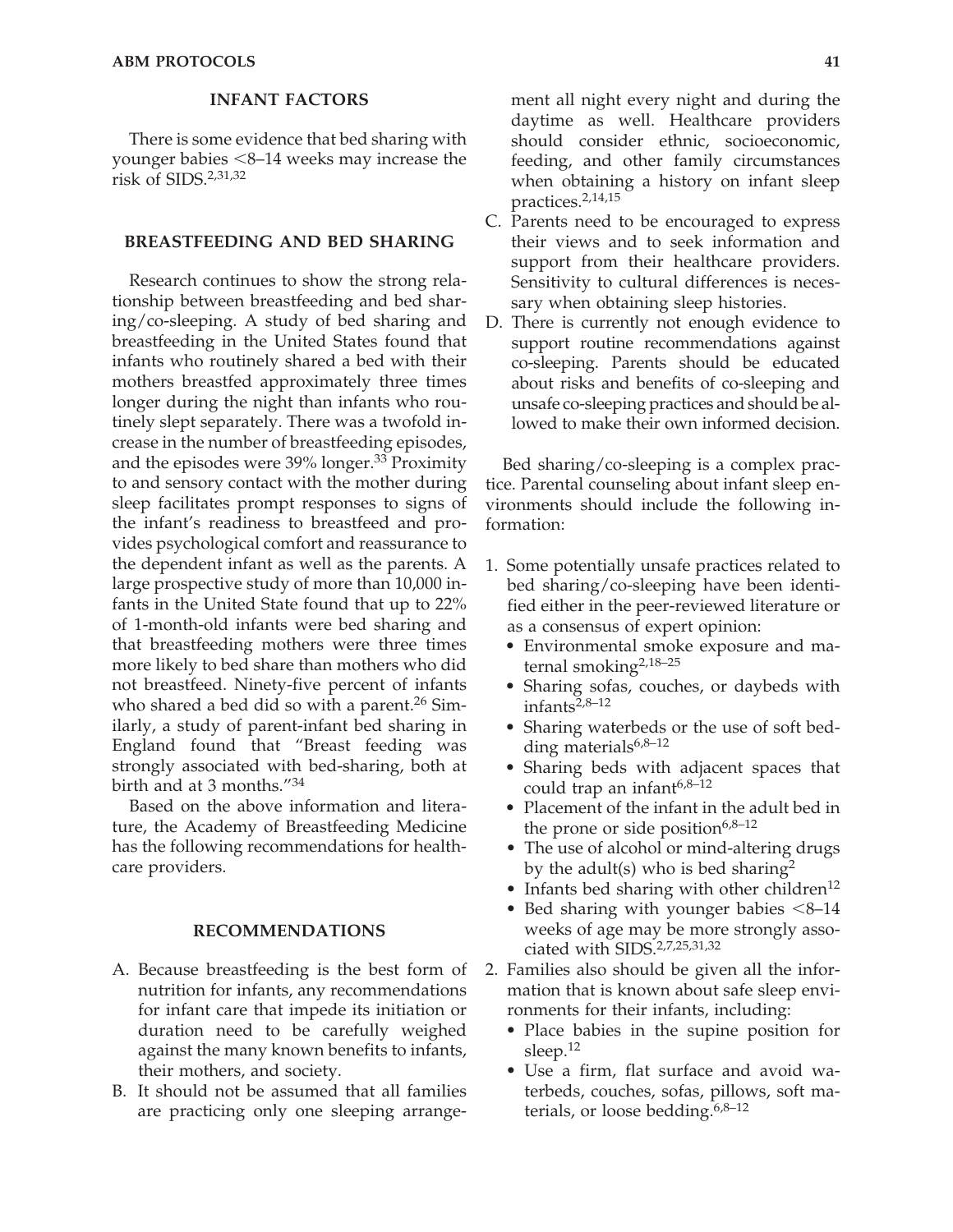- If blankets are to be used, they should be tucked in around the mattress so that the infant's head is less likely to be covered.12
- Ensure that the head will not be covered. In a cold room the infant could be kept in an infant sleeper to maintain warmth. $6,8-12$
- Avoid the use of quilts, duvets, comforters, pillows, and stuffed animals in the infant's sleep environment.6,8–12
- Never put an infant down to sleep on a pillow or adjacent to a pillow.<sup>6,8–12</sup>
- Never leave an infant alone on an adult bed.6,8–12
- Inform families that adult beds have potential risks and are not designed to meet federal safety standards for infants. $6,8-12$
- Ensure that there are no spaces between the mattress and headboard, walls, and other surfaces, which may entrap the infant and lead to suffocation. $6,8-12$
- Placement of a firm mattress directly on the floor away from walls may be a safe alternative. Another alternative to sharing an adult bed or sharing a mattress is the use of an infant bed that attaches to the side of the adult bed and provides proximity and access to the infant but a separate sleep surface. There are currently no peer-reviewed studies on the safety or efficacy of such devices.
- Room sharing with parents appears to be protective against SIDS.2,12,31,32

## **RECOMMENDATIONS FOR FUTURE RESEARCH**

- A. The Academy of Breastfeeding Medicine urges that more research be undertaken so that the benefits and risks of co-sleeping and bed sharing and their association with breastfeeding can be better understood.
- B. Researchers should employ well-designed, impartial, prospective protocols with standardized, well-defined data collection methods. Control data for comparison are an essential part of such research. Studies should be population based, so that actual risk of sudden infant death and overlying smothering due to bed sharing or co-sleeping can be computed. A denominator is needed for calculation of risk and for comparison with

a population not practicing co-sleeping or bed sharing. In the final analysis, it is critical that dangerous, modifiable "factors" associated with bed sharing not be considered the same as bed sharing itself.

- C. The diversity of bed sharing/co-sleeping practices among the different ethnic groups in the United States and throughout the world needs to be carefully considered and documented as part of research protocols.
- D. Continuing study of the impact of co-sleeping on infant behavior, SIDS, and breastfeeding is essential.

## **ACKNOWLEDGMENTS**

This work was supported in part by a grant from the Maternal Child Health Bureau, U.S. Department of Health and Human Services.

### **REFERENCES**

- 1. McKenna JJ, Thoman EB, Anders TF, et al. Infant-parent co-sleeping in an evolutionary perspective: Implications for understanding infant sleep development and the sudden infant death syndrome. *Sleep* 1993;16:263–282.
- 2. Blair PS, Fleming PJ, Smith IJ, et al. Babies sleeping with parents: Case-control study of factors influencing the risk of the sudden infant death syndrome. CESDI SUDI research group. *BMJ* 1999;319:1457–1461.
- 3. McKenna JJ. An anthropological perspective on the sudden infant death syndrome (SIDS): The role of parental breathing cues and speech breathing adaptations. *Med Anthropol* 1986;10:9–92.
- 4. McKenna JJ, Mosko S. Evolution and infant sleep: an experimental study of infant-parent co-sleeping and its implications for SIDS. *Acta Paediatr Suppl* 1993; 82(Suppl 389):31–36.
- 5. McKenna JJ, Mosko SS. Sleep and arousal, synchrony and independence, among mothers and infants sleeping apart and together (same bed): An experiment in evolutionary medicine. *Acta Paediatr Suppl* 1994;397: 94–102.
- 6. Byard RW, Beal S, Bourne AJ. Potentially dangerous sleeping environments and accidental asphyxia in infancy and early childhood. *Arch Dis Child* 1994;71: 497–500.
- 7. Carroll-Pankhurst C, Mortimer EA Jr. Sudden infant death syndrome, bedsharing, parental weight, and age at death. *Pediatrics* 2001;107:530–536.
- 8. Drago DA, Dannenberg AL. Infant mechanical suffocation deaths in the United States, 1980–1997. *Pediatrics* 1999;103:e59.
- 9. Kemp JS, Unger B, Wilkins D, et al. Unsafe sleep practices and an analysis of bedsharing among infants dy-